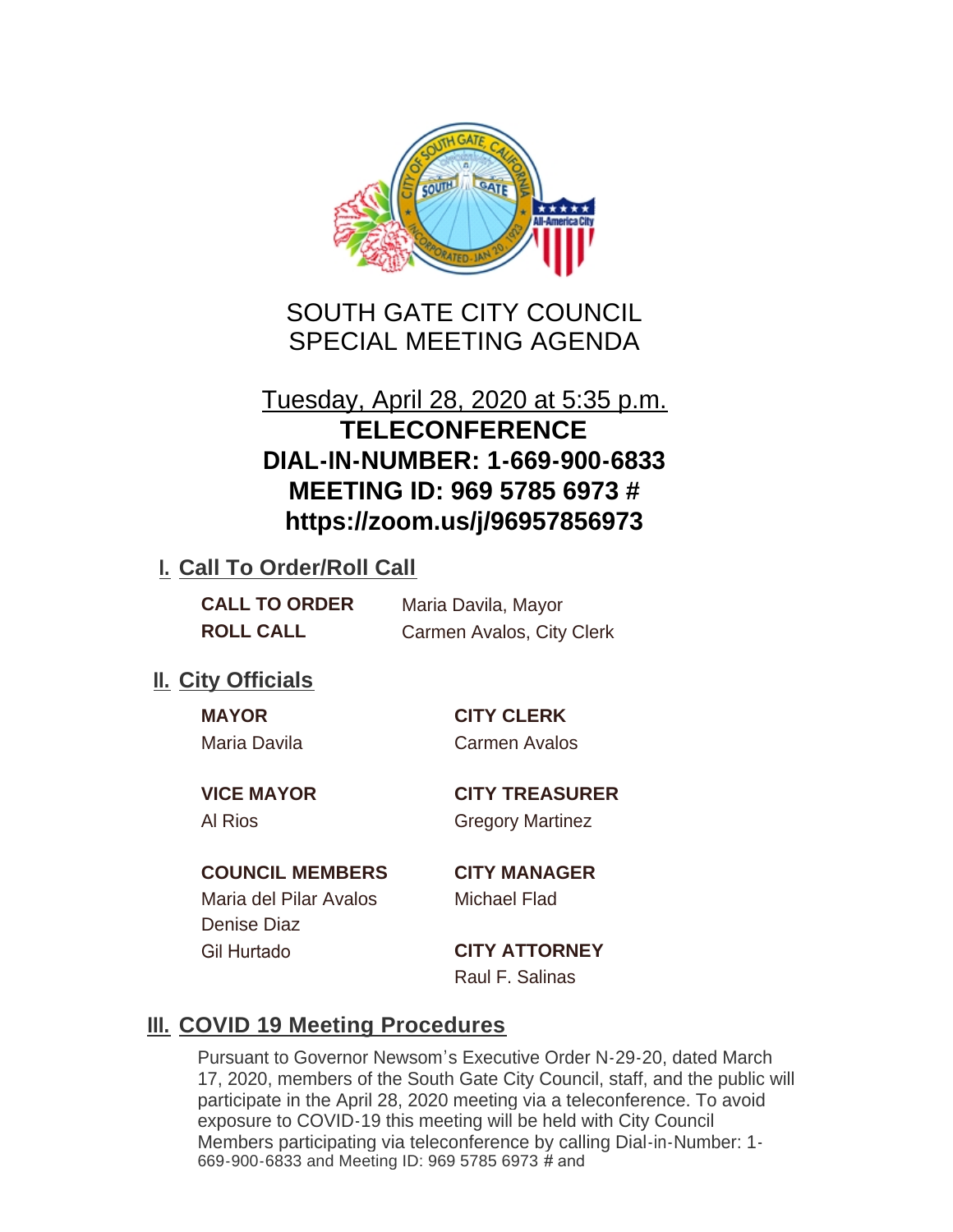669-900-6833 and Meeting ID: 969 5785 6973 # and http://zoom.us/j/96957856973

Additionally, you may submit your comments electronically by emailing the City Clerk at cavalos@sogate.org.

#### **Procedure for Participation:**

Any person wanting to participate may request to "speak" on an agenda item. Once acknowledged and authorized by the Mayor the person may speak. Alternatively, any person may submit comments on an item electronically by emailing cavalos@sogate.org. Submissions by email must be received 30 minutes prior to the posted start time of the meeting if emailing subject.

Subject line should read: **COMMENTS FOR ITEM \_\_\_\_\_, MEETING OF APRIL 28, 2020**.

**Accessibility:** Reasonable accommodations for individuals with disabilities will be handled on a case-by-case basis and in accordance with the Americans with Disabilities Act and Governor Newsom's Executive Order N-29-20. Please call the Office of the City Clerk at 323.563.9510.

### **Meeting Compensation Disclosure IV.**

Pursuant to Government Code Section 54952.3: Disclosure of compensation for meeting attendance by City Council Members is \$650 monthly regardless of the amount of meetings.

### **Closed Session: (ATTY) V.**

#### **1. CONFERENCE WITH LEGAL COUNSEL - PENDING LITIGATION**

Pursuant to Government Code Section 54956.9(a), 54954.9(b)(3)(C)

a. Anthony Alvarez v. City of South Gate

b. Erich Hellebrandt v. City of South Gate

Documents:

#### [MEMORANDUM.PDF](http://cityofsouthgate.org/AgendaCenter/ViewFile/Item/8837?fileID=24023)

#### **2. CONFERENCE WITH LEGAL COUNSEL – REAL PROPERTY NEGOTIATIONS**

Pursuant to Government Code Section 54956.8

Property APN: 6323-004-907 Property Address: 5821 Firestone Boulevard, South Gate, California 90280 City Negotiator: Michael Flad, City Manager Negotiating with: Jerry Dicker Under Negotiation: Terms of Sale

## **Special Meeting Adjournment VI.**